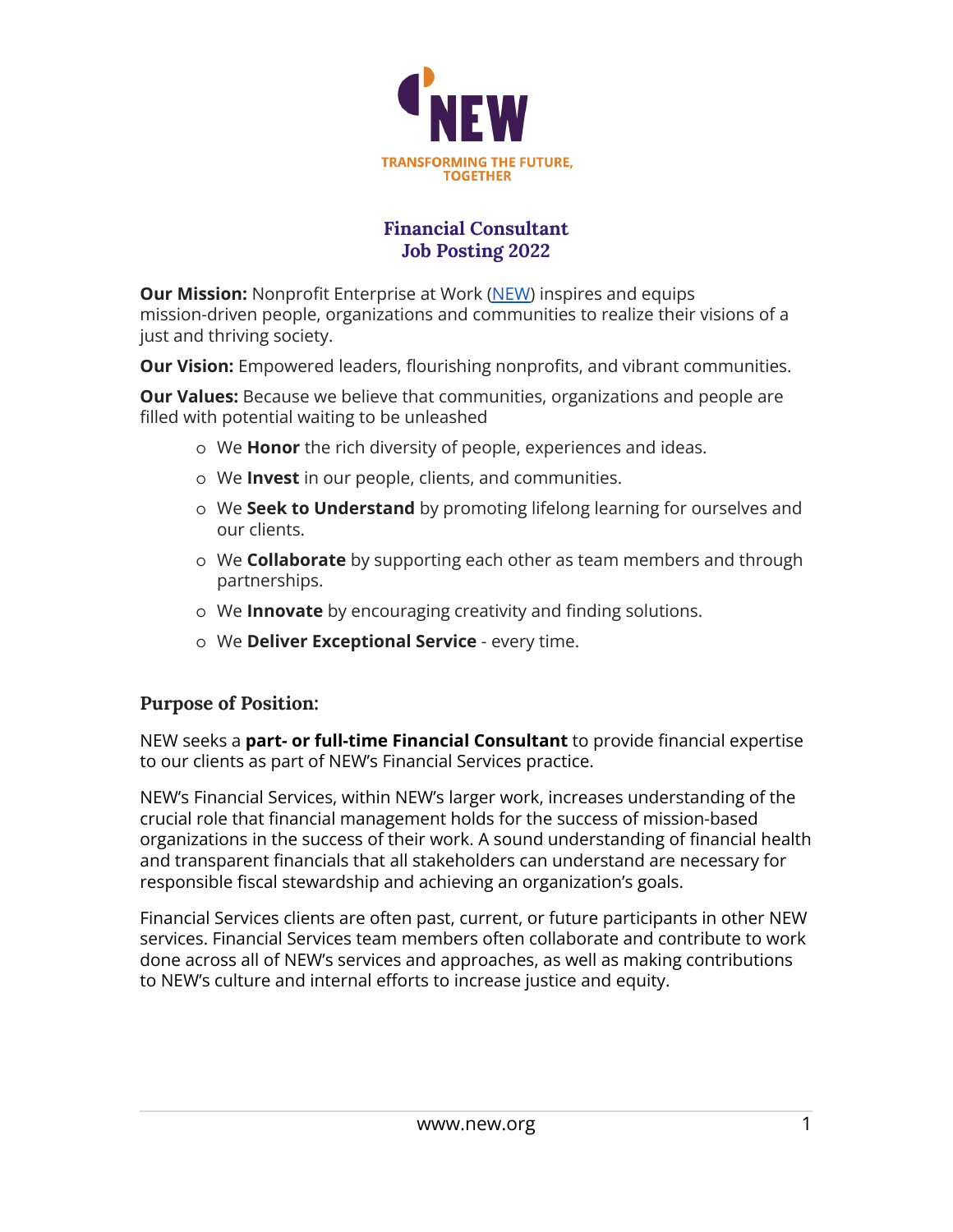

### **Organizational Relationships:**

The Financial Services team consists of part- and full-time Financial Consultants who work collaboratively and by consensus. Each consultant leads work on segments or phases of services as a whole, as well as taking accountability for particular clients or client projects. Leadership purview may include areas such as: client intake & onboarding; standards documentation & development; internal staffing & budgeting. All team members can expect support from and should anticipate giving support to the entire team.

With work spanning all of NEW's approaches (Learning Communities, Consulting & Coaching, Managed Services, and Administration), Financial Consultants can expect to collaborate around goals and objectives within those approaches, and with all NEW staff. Financial Services clients are overwhelmingly likely to have engaged with other services within NEW in the past or in the near future, and a strong, up-to-date familiarity with all of NEW's services, maintained through good communication across approaches as well as services is crucial for this.

The number of Consulting & Coaching client projects a given staff member may undertake can be expected to fluctuate on a month-by-month basis, and is dependent on that team member's other standing responsibilities, current client demand, and particular expertise.

Participation in both internal and externally-facing financial Learning Communities resource development projects is ongoing throughout the year.

Client bookkeeping Managed Services responsibility is matched to the number of hours available within a given team members' schedule:

- Full-time 1.0 FTE Financial Consultants have a capacity of approximately 47 ongoing monthly bookkeeping hours across their clients;
- .75 FTE will have a capacity of approximately 30 hours per month;
- .66 FTE will have a capacity of approximately 21 hours per month;
- .50 FTE will have a capacity of approximately 12 hours per month;
- .33 FTE will have a capacity of approximately 6 hours per month.

Administrative work requires largely the same number of hours of all team members, regardless of part- or full-time status.

This is primarily a remote position, but a candidate's preference for in-office work may be accommodated.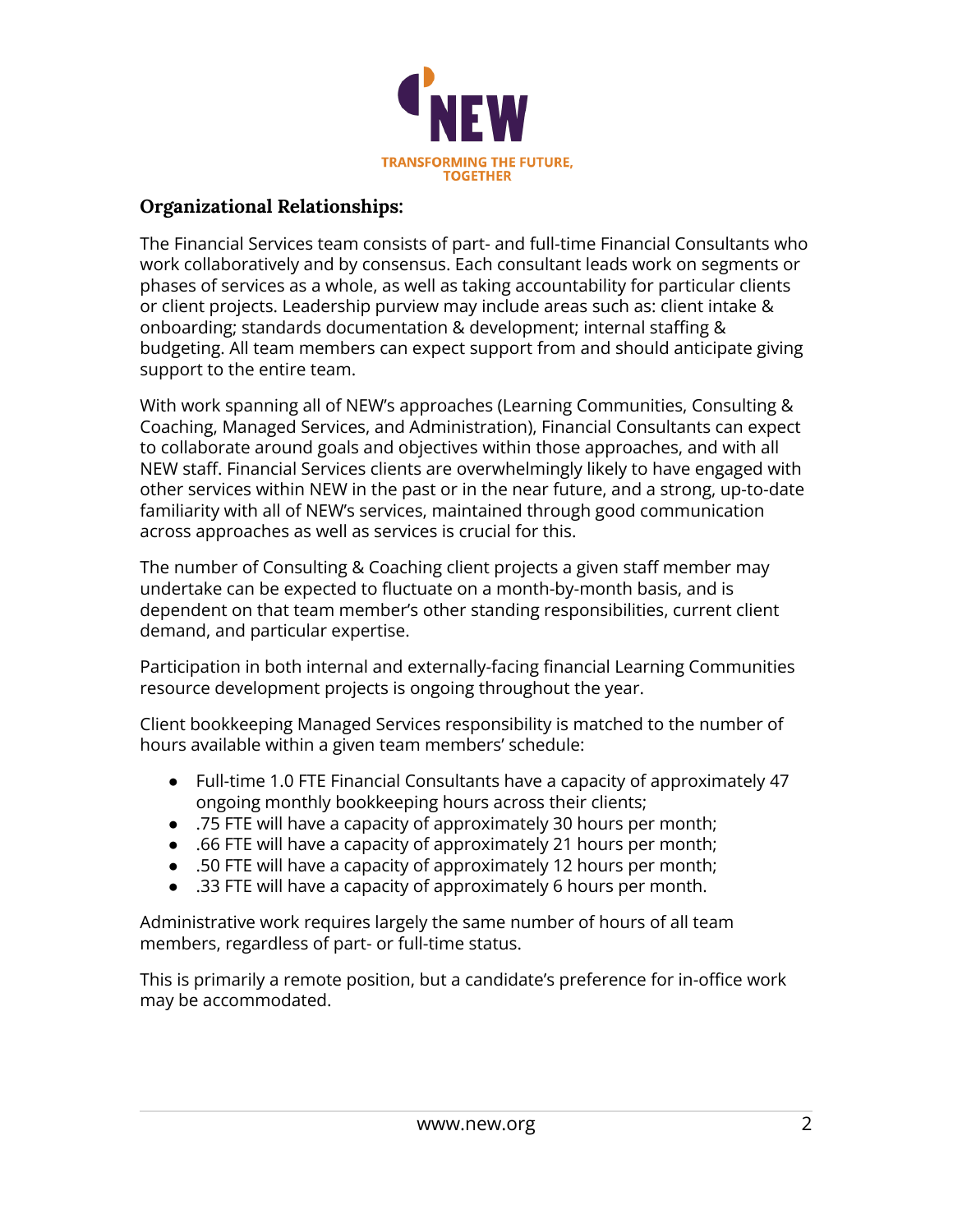

#### **Salary and Benefits:**

The Financial Consultant base salary is \$48,000 per year, prorated based on FTE percentage. This role can be **part- or full-time**, 0.33 to 1.0 FTE, and is **non-exempt by default**.

All team members are eligible for flexible time off, 11 annual holidays, and annual support of their professional development. Team members working 30+ hours have access to a comprehensive benefits package, including medical and dental healthcare and a SIMPLE IRA match.

# **This role engages with all of NEW's approaches:**

*Percentages of work distribution across approaches may be applied to the number of hours worked by a given team member per their employment agreement.*

*Learning Communities: Build a learning network of people that are leading change on personal, interpersonal, organizational, and systemic levels within their organizations and communities. Up to 10%*

- Learning community support & facilitation. This is currently limited to the *Road to Resilience* cohort program, which is expected to begin a third cohort in January 2023. Work with members of the Learning Communities team to develop agendas and create appropriate content providing financial education to cohort participants.
- Develop and make available educational resources via NEW's website to support the financial literacy of small nonprofit organizations throughout NEW's community. Topics may grow to include: basics of interpreting financial reports, NEW's bookkeeping style, creating cash flow projections, the interrelationship between year-end financial reports and IRS 990 filings, considerations in establishing a fiscal year, how to interview a prospective tax or audit accountant, and appropriately filing IRS 1099 forms.

*Consulting & Coaching: Engage leaders and organizations with transformative capacity building services. Up to 30%*

● Provide financial consulting to nonprofits, providing assessments of an organization's financial condition, processes and practices, and recommendations based on best practices and a client's unique needs.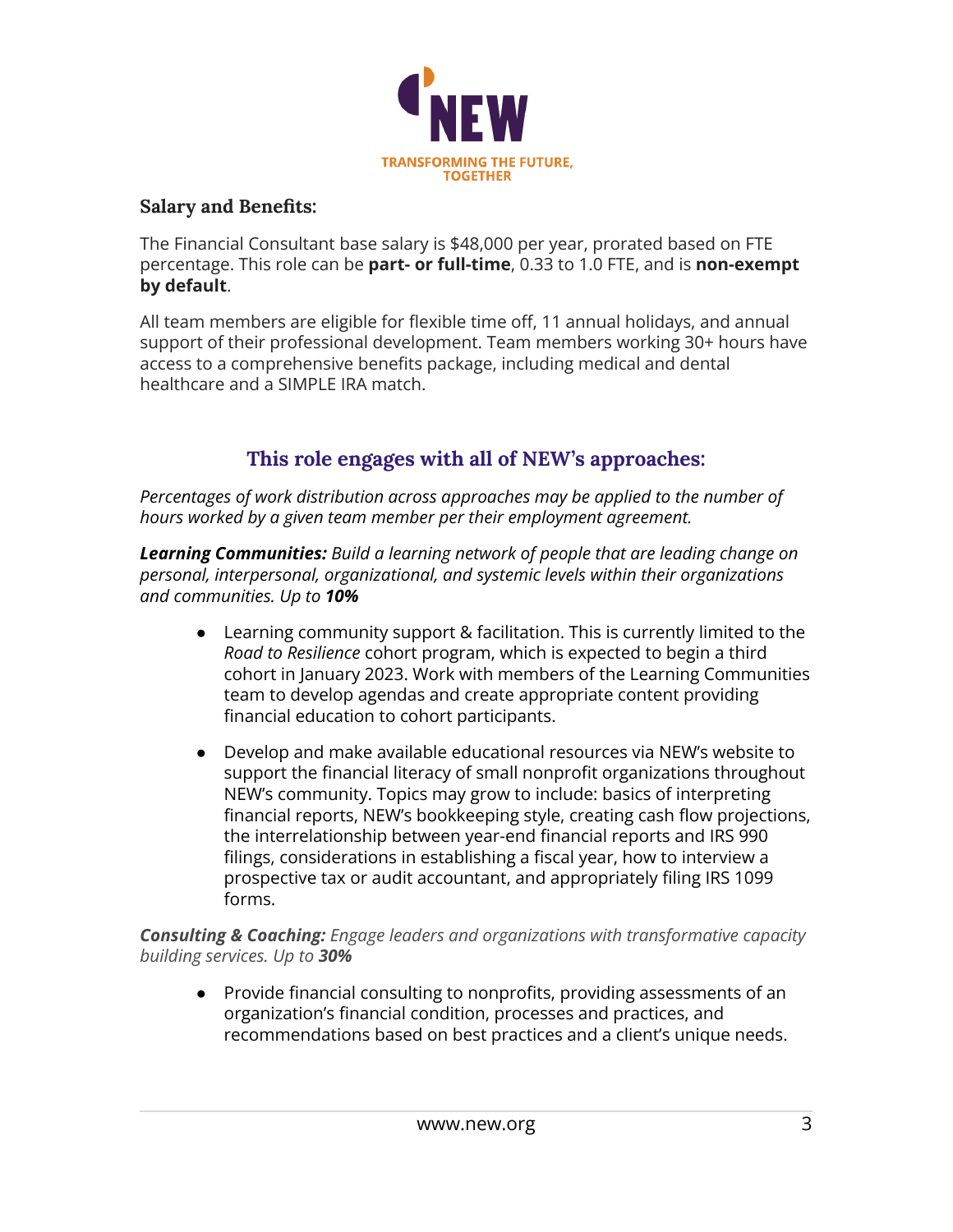

- One-on-one or small group training, including orientation to nonprofit financial concepts & responsibilities for current clients as part of their ongoing services as well as training-only engagements.
- Attend client organization Board & Finance Committee meetings to support client staff and to advise on financial questions.
- Liaise with client accountants for IRS 1099, 1023, and 990 support as needed.
- Evaluation of audit readiness & liaison services with a client's auditor
- Grant application & reporting assistance

*Managed Services: Provide essential back-office services, tools and space that enable social change as well as opportunities for collaboration and connection. Minimum 25%*

- Ongoing client Bookkeeping services, including:
	- o Processing and recording transaction information as submitted by clients, proactively seeking to understand their mission, priorities, and financial health in the service of improving their ability to flourish.
	- o Preparing monthly financial reports & statement reconciliations for client accounts, delivering exceptional service.
	- o Conducting historical bookkeeping work to resolve inconsistencies and other problems, at the request of the client and on an hourly basis.
- One-time interventional work to configure client books and reports
- Transition services for organizations wishing to move their current books from another platform to QuickBooks Online Plus, as part of an independent engagement or in partnership with NEW's IT service.
- NEW's Fiscal Sponsorship program, including:
	- o Evaluate applicants for this service, as well as evaluating NEW's current capacity, prior to making a recommendation on whether to put this project forward for consideration to the Finance Committee. This encompasses ensuring strong financial stewardship on the part of the project, as well as alignment to NEW's Mission and Vision.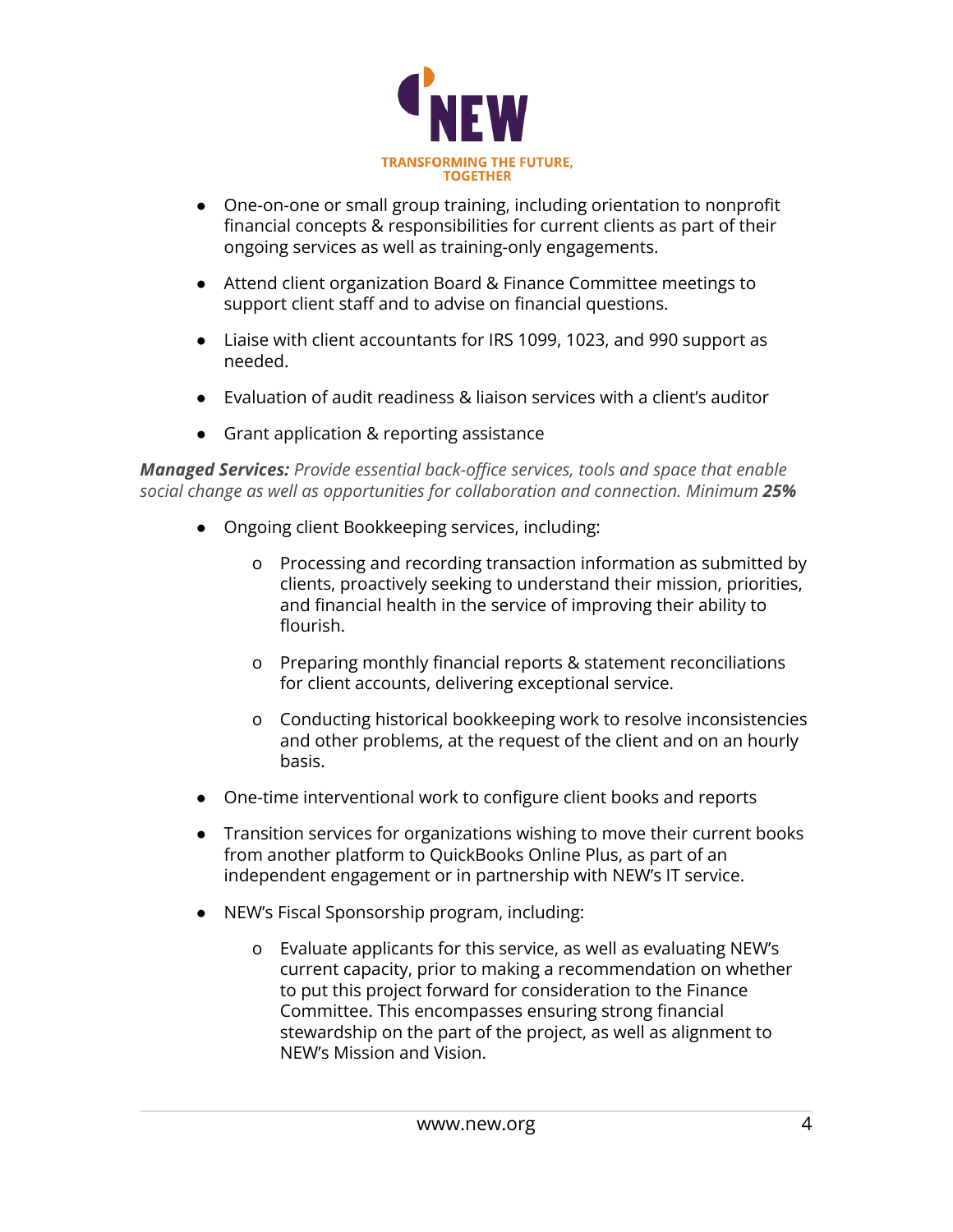

o Liaise between NEW and the sponsored project to carry out administration of donated funds, facilitating funding receipt and disbursement, and preparing client reporting on a regular basis.

*Administration: Establish and maintain operational infrastructure, processes, and a workplace culture that supports our team's work and collaboration with partners. 35%*

- Prepare proposals and service agreements for Financial Services clients, ensuring consistent quality and equitable pricing.
- Develop new client relationships for the Financial Services practices.
- Seek evaluation & feedback from clients and partners across all financial services, and employ that feedback to make improvements to services.
- Refine NEW's bookkeeping style guide and best practices specific to our clients; create systems that function in the service of financial transparency, good stewardship, and increased knowledge for our clients and for the greater community of nonprofits.
- Pursue professional development and enrichment opportunities to stay current and advance knowledge in the areas of nonprofit financial practices, as well as in topics related to NEW's Mission, Vision, and Values.
- Work collaboratively within NEW to help the organization strive toward meeting its Mission and Vision, particularly in developing strategies to ensure positive impacts on the financial health of our communities.
- Play an active role in promoting and creating an organizational culture consistent with NEW's Mission, Vision and Values.

**Frequently cited statistics note that communities of color, women, and other marginalized groups apply to positions only if they completely meet qualifications. NEW encourages you to upend those statistics and apply to this position. We excitedly anticipate your application.**

### **Position Criteria**

- Ability to manage multiple priorities and work cooperatively with others in a fast-paced, changing environment.
- Ability to accomplish tasks autonomously, accurately, and efficiently.
- Strong administrative and organizational skills.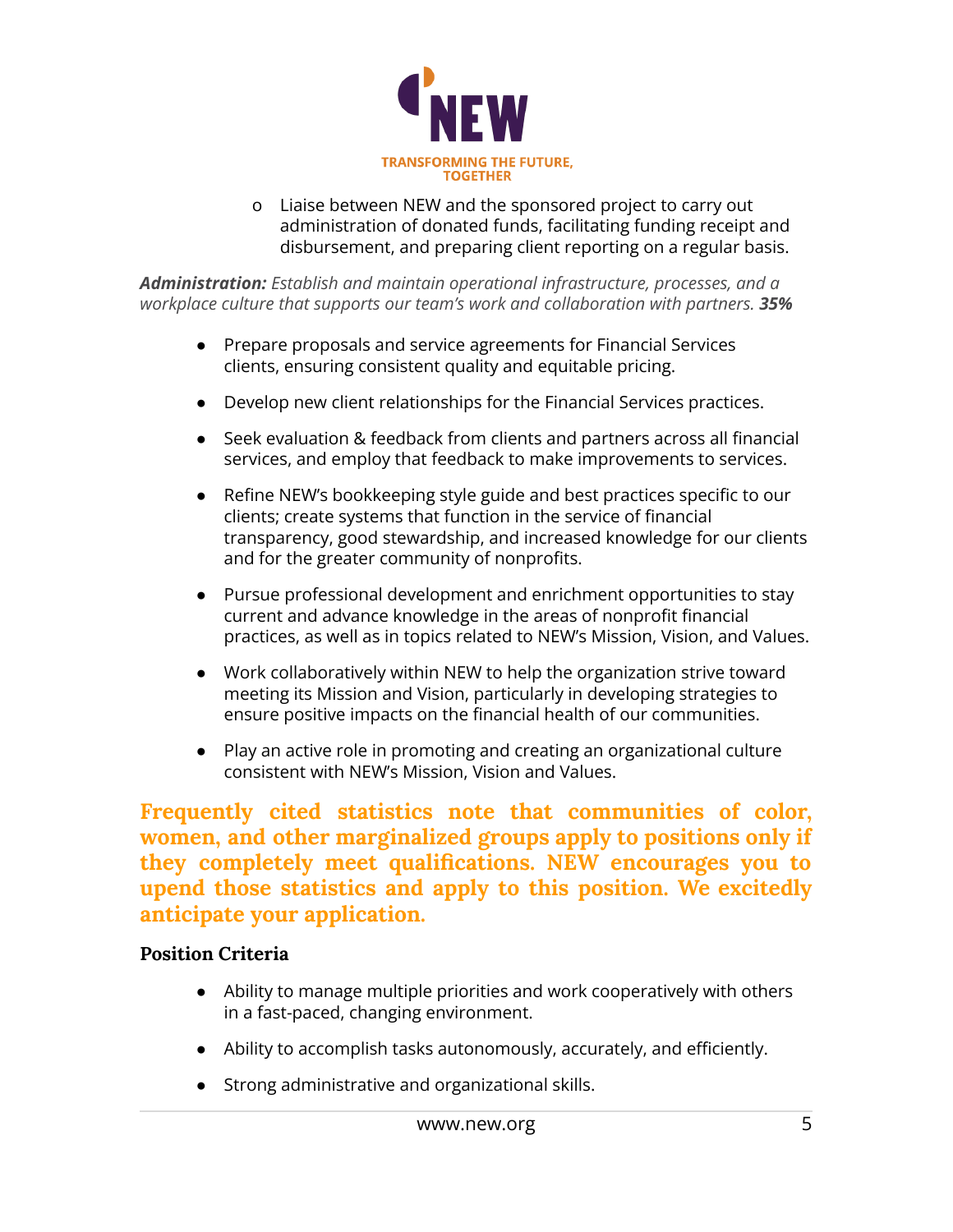

- Strong interpersonal skills, including excellent written and verbal communication.
- Demonstrated ability to work effectively with individuals and groups from a variety of identities, cultures, backgrounds, ideologies, populations, including personal and social orientations (e.g. nationality, race, ethnicity, religion, gender, sexual orientation, ability, class, and other social identities)
- Enthusiasm for working in high-performing , collaborative, constructive peer groups.
- Ability to apply strategic thinking to achieving community impact and progress toward NEW's Mission and Vision.

### **Technical Competencies:**

- Familiarity and comfort with Microsoft, Google Suite and working in 'cloud' environments is important. Internet access is required.
- Attention to detail and willingness to reflect and learn is an important competency for this position.

### **Behavioral Competencies:**

- Service Oriented Has a heart to serve; provides helpful and timely customer service in and out of the organization; enthusiastically embraces our value of 'exceptional service' when working with colleagues and customers.
- Values Difference Honors diversity of ideas, experiences and identities within a team and client base and seeks different perspectives to guide decision making.
- Communication Expresses ideas and thoughts clearly and effectively; able to form strong working relationships with colleagues and others; able to work successfully with diverse individuals and groups.
- Team Player Prioritizes the needs of the organization above other considerations; assumes roles outside scope of job description when necessary to keep organization running smoothly and to help meet customers' needs; treats colleagues like customers.
- Leadership and Initiative Comfortable working independently to reach program goals and solve problems. Willing to embrace professional growth through internal coaching and external training.